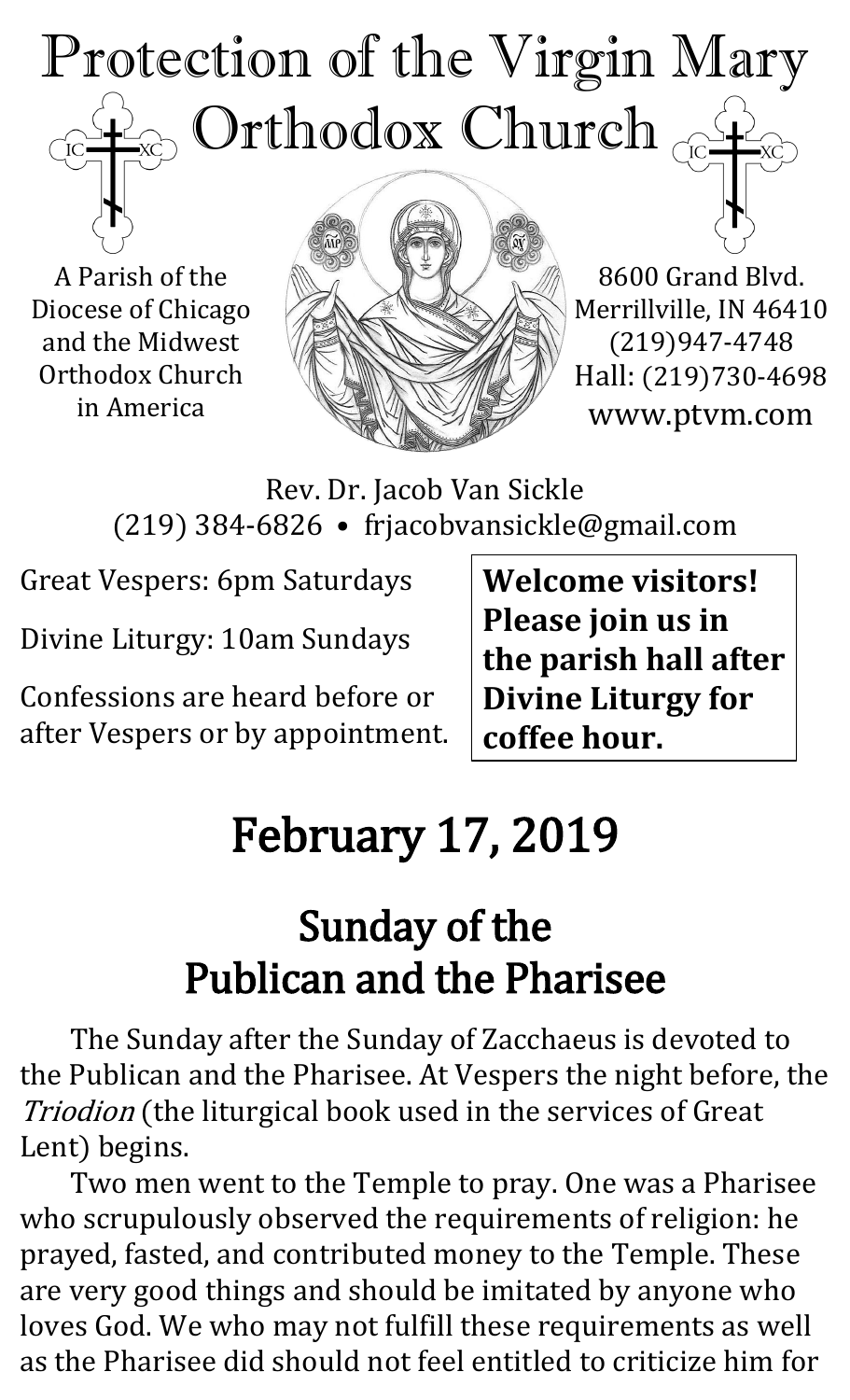being faithful. His sin was in looking down on the Publican and feeling justified because of his external religious observances.

The second man was a Publican, a tax-collector who was despised by the people. He, however, displayed humility, and this humility justified him before God.

One lesson to be learned is that we possess neither the Pharisee's religious piety, nor the Publican's repentance, through which we can be saved. We are called to see ourselves as we really are in the light of Christ's teaching, asking Him to be merciful to us, deliver us from sin, and to lead us on the path of salvation.



#### HYMNS OF THE DAY

#### Tone 5 – Resurrectional Troparion

Let us, the faithful, praise and worship the Word, co-eternal with the Father and the Spirit, born for our salvation from the Virgin; for He willed to be lifted up on the Cross in the flesh, to endure death, and to raise the dead// by His glorious Resurrection.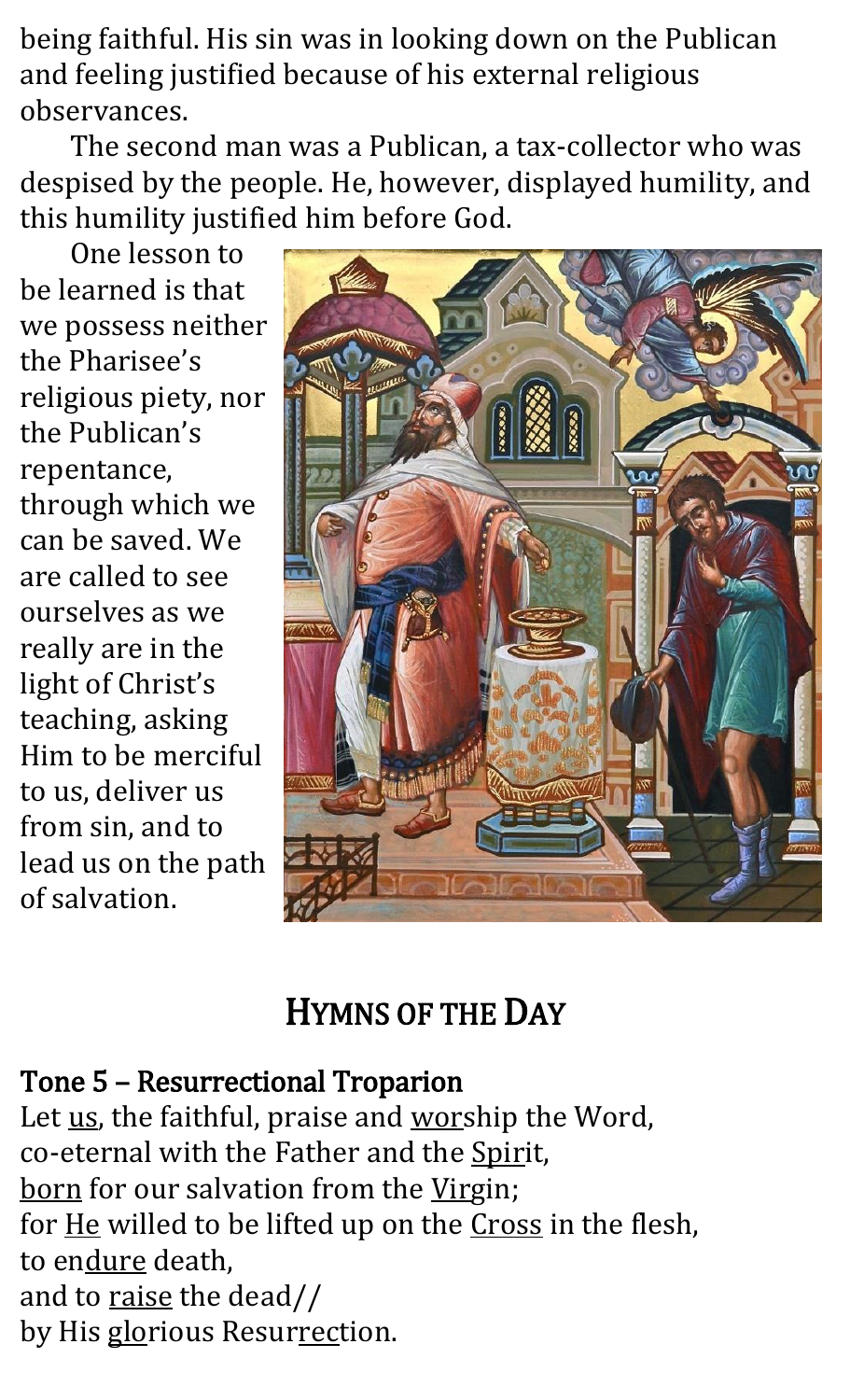#### Tone 4 – Patronal Troparion

Today the faithful celebrate the feast with joy, illumined by your coming, O Mother of God. Beholding your pure image we fervently cry to you: Encompass us beneath the precious veil of your protection. Deliver us from every form of evil by entreating Christ, your Son and our God// that He may save our souls.

#### Tone 4 – Kontakion of the Publican and Pharisee

Let us flee from the pride of the Pharisee! Let us learn humility from the Publican's tears! Let us cry to our **Savior**: "Have mercy on us,// O only merciful One!"

#### Tone 3 – Patronal Kontakion

Today the Virgin stands in the midst of the Church, And with choirs of saints she invisibly prays to God for us. Angels and bishops worship.

Apostles and prophets rejoice together,// Since for our sake she prays to the eternal God.

#### SCRIPTURE READINGS

#### Epistle: 2 Timothy 3.10-15

My son Timothy, you have carefully followed my doctrine, manner of life, purpose, faith, longsuffering, love, perseverance, persecutions, afflictions, which happened to me at Antioch, at Iconium, at Lystra – what persecutions I endured. And out of them all the Lord delivered me. Yes, and all who desire to live godly in Christ Jesus will suffer persecution.

Evil men and impostors will grow worse and worse, deceiving and being deceived, but you must continue in the things which you have learned and been assured of, knowing from whom you have learned them, and that from childhood you have known the Holy Scriptures, which are able to make you wise for salvation through faith which is in Christ Jesus.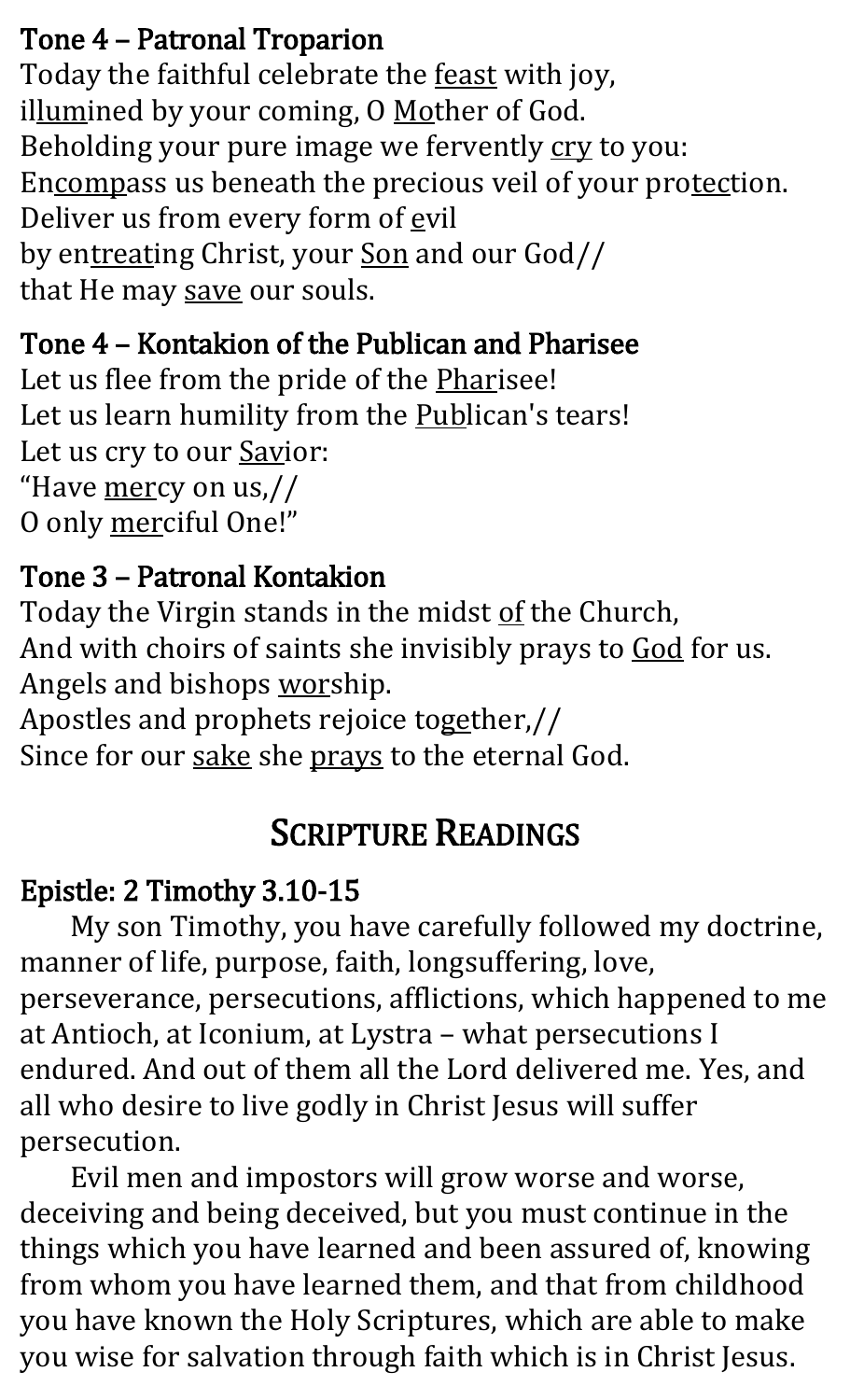#### Gospel: Luke 18.10-14

Jesus spoke this parable to His disciples: "Two men went up to the temple to pray, one a Pharisee and the other a tax collector.

The Pharisee stood and prayed thus with himself, 'God, I thank You that I am not like other men – extortioners, unjust, adulterers, or even as this tax collector. I fast twice a week; I give tithes of all that I possess.'

And the tax collector, standing afar off, would not so much as raise his eyes to heaven, but beat his breast, saying, 'God, be merciful to me a sinner!'

I tell you, this man went down to his house justified rather than the other; for everyone who exalts himself will be humbled, and he who humbles himself will be exalted."

 $\overline{a}$ 

"What is the Church, if not a place where the sick meet their physician? Those sick from sin come to confess their sickness to God and to find medicine and healing from Him who is the true Healer of all human suffering and weakness and the Giver of all good things. Do the healthy go to hospital to boast of their health to the doctor? But this Pharisee did not come to the Temple with a whole and healthy soul, but as a man seriously ill with unrighteousness who, in the delirium of his sickness, no longer knows he is ill."

- St. Nikolai Velimirovich

#### WE REMEMBER IN PRAYER

N.Dep. Chris Velo Stephen Dearman ArchPr. John Mason Richard Smith Jeanine Andjelich

Ev.Mem. Nikodim Tsarev ('17) Anna Sawochka ('64) Anna Graban ('68) Alice Erbesti (2018)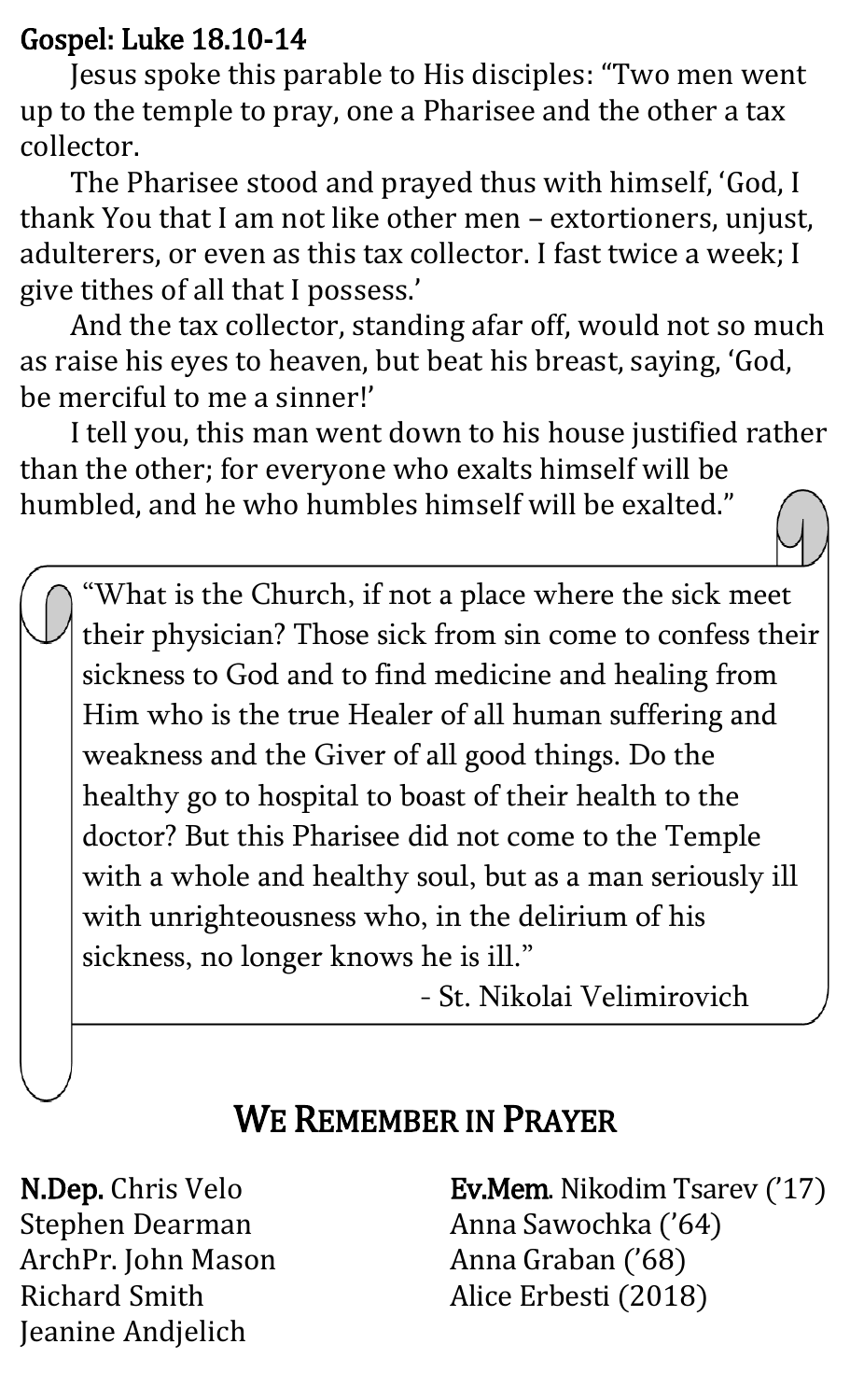| <b>Health &amp; Salvation:</b> | Carol          | <b>Brittany</b> |
|--------------------------------|----------------|-----------------|
| Protopr. George                | Peter          | Jennifer        |
| Mat. Anna                      | Janie          | David           |
| Archpr. Peter                  | Tom            | Roger           |
| Archpr. John                   | Elizabeth      | Tina            |
| Pr. John                       | Tina           | Chris           |
| Pr. Christopher                | Adam           | Benjamin        |
| Mat. Jennifer                  | Myah           | Juliana         |
| Andrew                         | Margaret       | Joseph          |
| Gideon                         | Diane          | Cathy           |
| Kevin                          | Madelin        | Laurie          |
| $\mathsf{lon}$                 | Villian        | Lennox          |
| Tanya                          | Deborah        | Laila           |
| Kimberly                       | Claudia        | Richard         |
| Gail                           | John           | Paula           |
| William                        | Carisa         | Christopher     |
| Jovan                          | <b>Natalia</b> | Brian           |
| Charles                        | Elizabeth      | Jennifer        |
| <b>Barbara</b>                 | Tom            | Janet           |
| Theodore                       | Paul           | <b>Nicholas</b> |
| Michael                        | Alexander      | Kevin           |
| Julia                          | Darlene        | Barbara         |
| Warren                         | Mira           | Thomas          |
| Loretta                        | Kristin        | Allyson         |
| Gilbert                        | Mitchel        |                 |

\*If you know someone who needs prayer, please give their name to Fr Jacob

#### ANNOUNCEMENTS

We will hold our annual meeting today. Extra reports are still available in the Narthex, if you need one. If you are visiting us this morning, please join us for lunch before the meeting.

As a sign that we do not put faith in our own works like the Pharisee, who boasted that he "fasts twice a week, " the Church prescribes no fasting this week.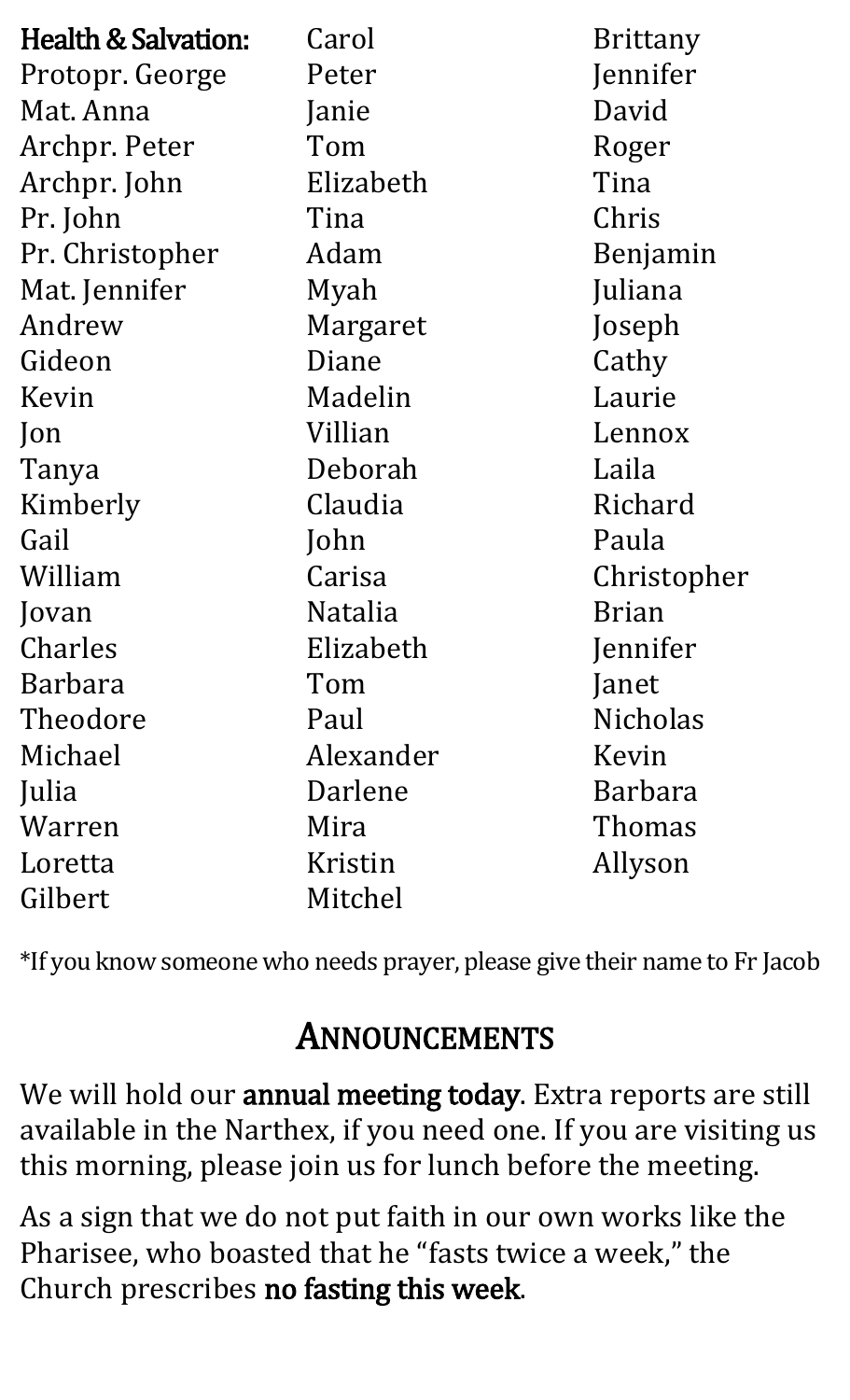St. Elizabeth's Orthodox Church is hosting a Trivia Night next Sunday, February 24, from 4-7pm at the Moose Lodge in Chesterton. For more information, pick up a flyer in the Narthex.

House blessings continue. I will be in Portage and Chesterton for daytime blessings this week and Cedar Lake and Lowell the week after. Please sign up if you haven't yet.

#### Mark your calendars:

Feb 24: St. Elizabeth's Trivia Night: Moose Lodge in Chesterton @ 4pm

Feb 27: Fellowship Night @ 6pm

Feb 28: Faith Enrichment @ 10am

Mar 6: Parish Council meeting @ 7pm

Mar 11: Clean Monday—the beginning of Great Lent

#### Last Week's Offerings to the Lord:

General Fund: \$1,746 Mortgage: \$483

#### Parents Who End Up Going It Alone by His Grace, our Bishop Paul

Anyone who joins the Church does so as a broken person. We come to the Church as if it were a hospital. We seek healing and rest for our souls and bodies. One of the major changes we have seen in the Church over the last 35 years deals with the question, "What is a family?" The idea of an intact family, in which father and mother come together in their only marriage — and both of whom are Orthodox Christians with their own children — is not as common as we would think.

More and more, Orthodox parishes and their priests are dealing with a variety of issues in this regard.

• Single parent families as a result of divorce or having children out of wedlock. As a bishop I know I am not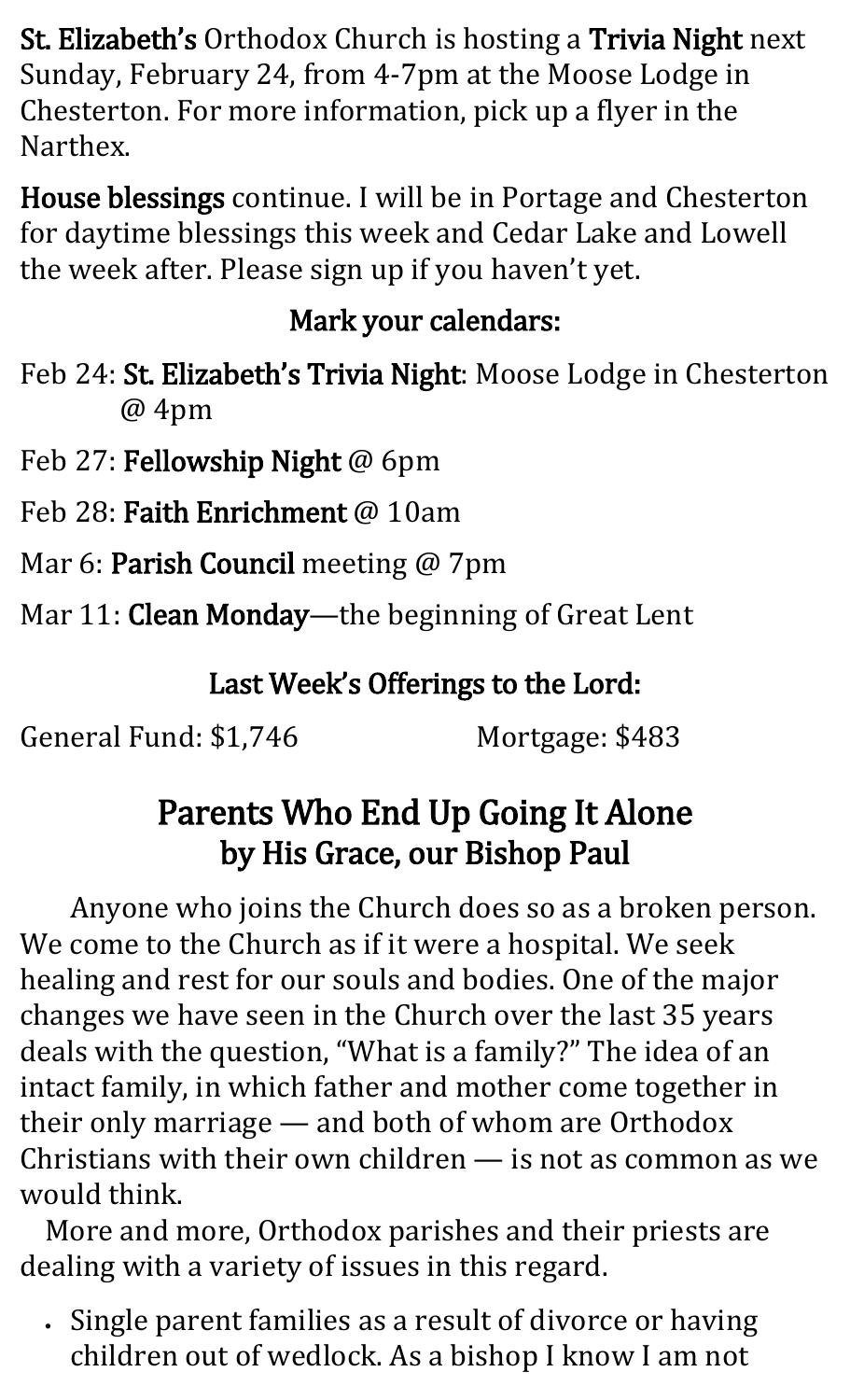doing what needs to be done to see that the needs of single parent families are being addressed.

- Families in which both parents are not Orthodox Christians, which is quite common in all Orthodox Churches in this country.
- Reconstituted families, in which previously divorced couples re-marry, bringing into the marriage their own children. The couple may both be Orthodox, or in some instances only one of them is Orthodox, while the other comes from another Christian faith background. Thus, the children may have been baptized in a different faith tradition.

Today, I would like to speak about the single parent family. Of this group there may be some parents that do well financially with good-paying jobs. Some may receive generous monthly child support from their ex-spouses. Thus, they may have the financial means to seek necessary support for such services as house cleaning or live-in caretakers/daycare to help tend to the children. My guess is that this group would be in the minority. I think many single parents have full time jobs that may not pay as well, making it necessary to live check to check. Whether single parents are divorced or have had children out of wedlock, they may not receive appropriate financial support from their ex-spouses or the other parents of the children born out of wedlock. They may not have the means to pay for domestic support services. Single parents then face the demands of daily home life without the support of a spouse. Besides working 40 hours a week, they still need to prepare meals, keep the house clean and the laundry done, and pay the bills, including the cost of day care for children. When all is said and done, is there room for church? For those single parents who have their own parents (children's grandparents) close by, they are a Godsend as they provide support in many areas and they do it for nothing. Thank God for the love and concern of grandparents who can still fulfill this role.